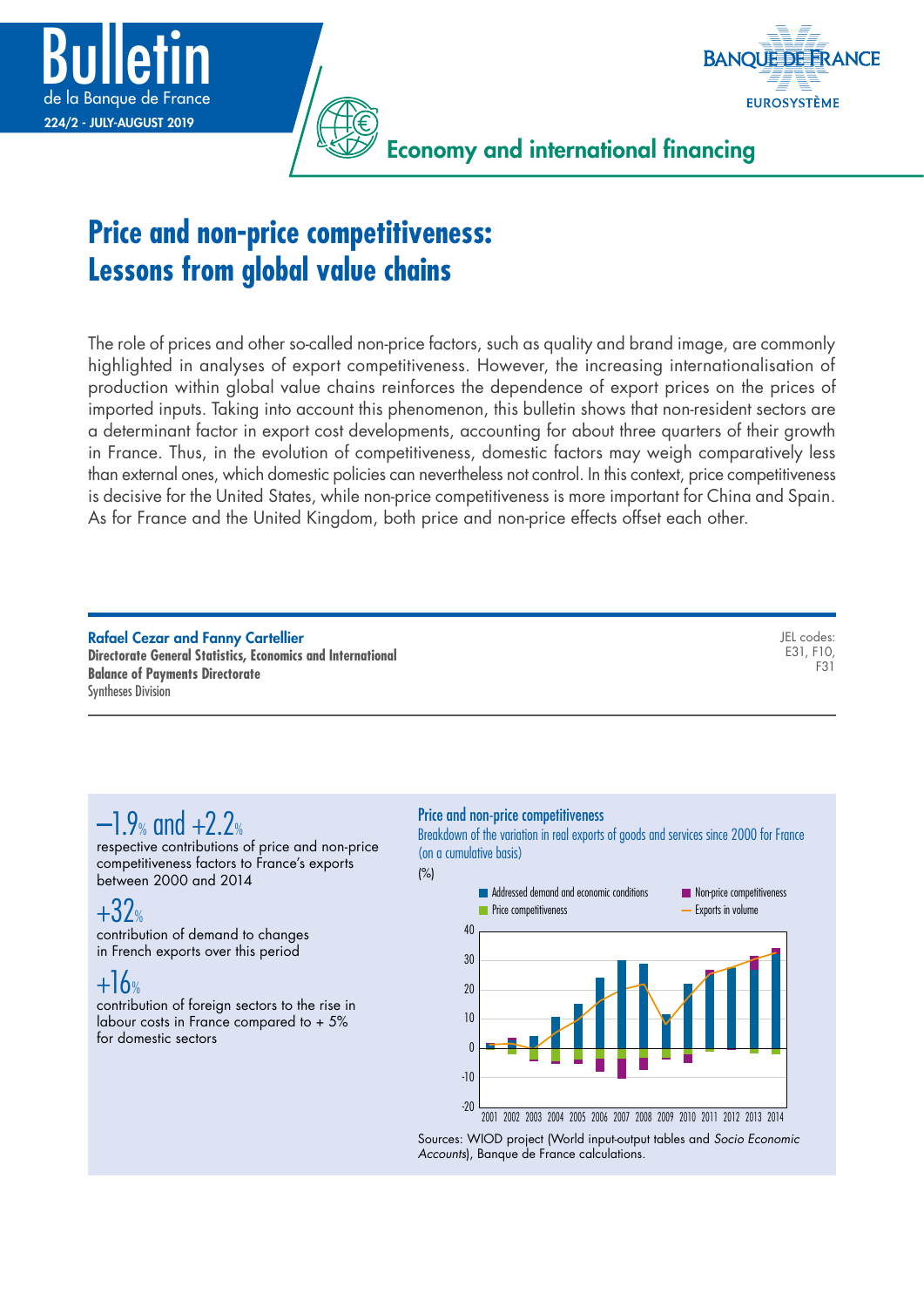



One of the aspects of countries' competitiveness<br>lies in their ability to acquire, or at least<br>maintain, market shares abroad. For this lies in their ability to acquire, or at least maintain, market shares abroad. For this reason, factors related to price, and therefore mainly to production costs, are important. However, qualitative aspects also come into play, such as product quality, innovation, brand strength, and government-led trade policies (bilateral agreements, etc.). All of these factors related to the ability to export independently of price are commonly referred to as "non-price" competitiveness, as opposed to "price" competitiveness which refers to the ability to export at lower prices than competitors.

The objective of this article is to identify the respective shares of these two factors of competitiveness in the variations in exports of a set of countries. To do this, the methodology used here consists in determining non-price competitiveness from the price factor. The originality lies in the method used to calculate the price factor which takes into account not only the exporting sectors, but also all the sectors that indirectly contribute to exports, whether resident or not.

This approach seems more suited in a context of increasing international fragmentation of production within global value chains (GVCs).<sup>1</sup> As a result, since the 1990s, the share of imported intermediate goods and services (inputs) in the production of exports has increased. The iPhone, for example, designed in California, incorporates various components produced worldwide, which are then assembled in China. The final cost of production therefore depends on the cost variations in all the countries involved in the production chain and is therefore not limited to that of the Chinese industry, which exports the finished product.

The changes that have occurred in France since the 1990s illustrate this phenomenon: the import content in French exports increased from 20% to 30% between 1995 and 2011, while the indirect value added derived

from the resident services sectors accounted for 54% of the country's manufacturing value chain in 2011, up from 45% in 1995 (Cezar et al., 2017).2

In view of these transformations, it seems more relevant to take into account in the calculation of the price component of competitiveness the cost variations in all sectors, whether resident or not, which participate downstream (producers of final goods and services) or upstream (input producers) in production within value chains. Yet all these sectors export directly or indirectly: their production costs therefore affect the costs of exports.

Hence, the two price and non-price components of competitiveness presented in this bulletin reflect this relatively recent development in GVCs.

# **1 Labour costs after taking account of integration into global value chains**

In order to measure the impact of the international fragmentation of production on the price component of competitiveness, we begin by building a unit labour cost indicator sensitive to the integration into global value chains (ULC-GVC). This indicator weights domestic and imported costs against the participation of each resident and non-resident sector in the production of exports (see Box 1 below).

The ULG-GVC rose in all the countries of the sample on a cumulative basis between 2000 and 2014, with the exception of Japan. Three groups emerge from the analysis. The United Kingdom, China, Italy and Spain show the largest increases. France comes in next with an intermediate profile. Finally, the United States and Germany show the most moderate changes. These two countries either managed to better control their wage costs in terms of their productivity, or benefited more from their integration into GVCs to stabilise their costs.

<sup>1</sup> GVCs refer to all production tasks performed in several countries to bring a product from its design stage to its end user. This includes activities such as research and development, production, marketing, distribution and after-sales service.

<sup>2</sup> Resident services are incorporated indirectly into manufacturing value chains through national value chains, which refer to the fragmentation of production among several firms resident in the same national territory. Examples of these services are design, research and development, logistics and marketing.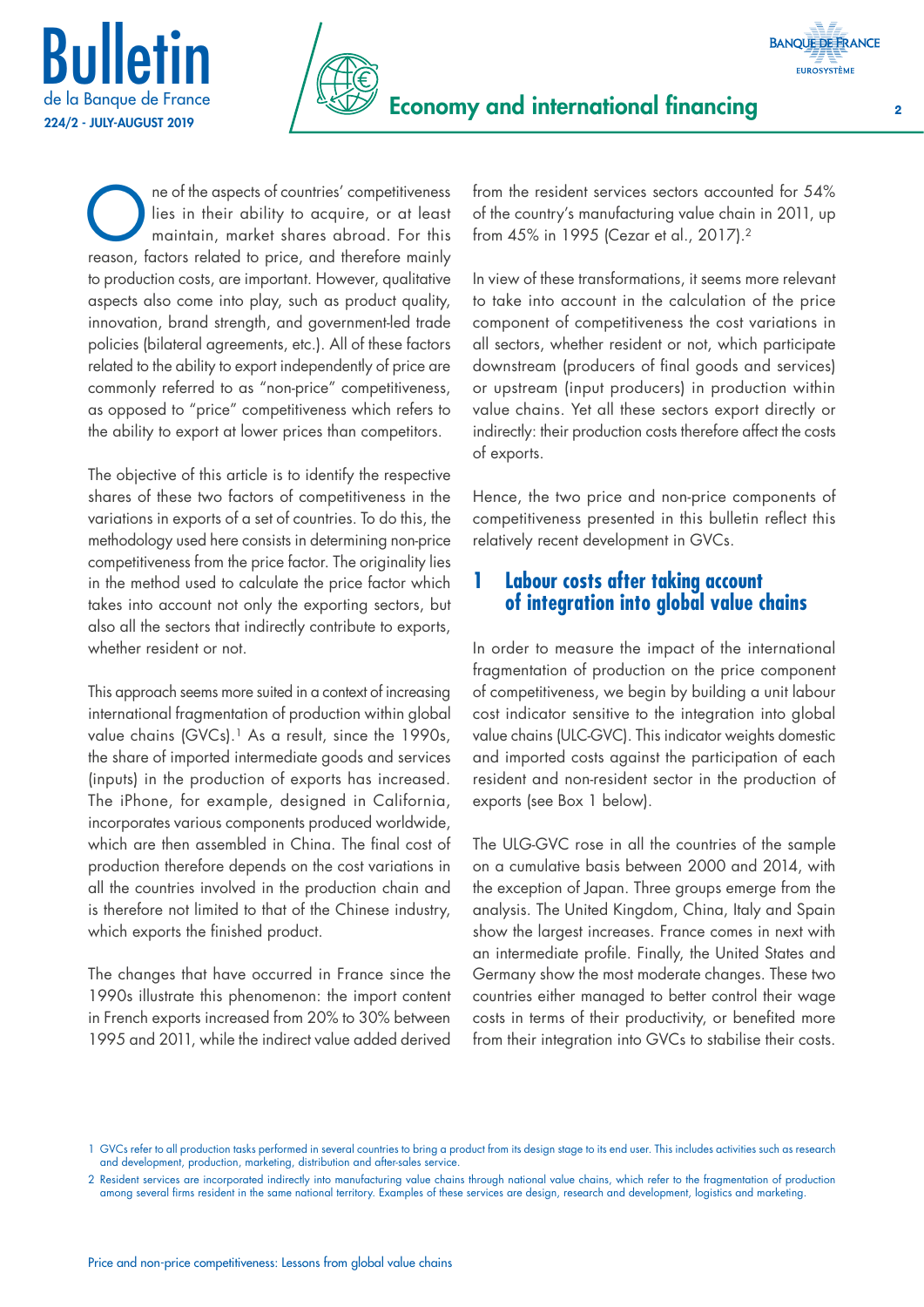



### C1 Unit labour cost in exports of goods and services adjusted for participation in global value chains  $(2000 = 100)$



Sources: WIOD project (World input-output tables and *Socio Economic Accounts*), Banque de France calculations. Note: The ULC is calculated as a weighted average of all the agri-extractive, manufacturing and service sectors.

More precisely, the United Kingdom ended the period with the largest increase: in 2014, its indicator reached 137% of the level recorded in 2000 (base 100). China comes in next with a very significant growth of its ULC-GVC since 2005, while until then the evolution had been moderate, even negative.

Among euro area countries, Italy and Spain posted the largest increase over the period. This upward trend continued until 2009, when the financial crisis broke out, with their indicators reaching 130% of the level observed in 2000. Spain subsequently managed to better control its costs, while those of Italy continued to rise, albeit more weakly. Developments in France were steady, with a cumulative growth of 22%, 10 percentage points above that of Germany, whose labour costs are the best controlled among the major European countries.

#### BOX 1

### Unit labour costs adjusted for participation in global value chains (ULC-GVC)

The unit labour cost (ULC) measures the change in labour costs for a unit of real value added produced. It provides a measure of the change in costs while taking into account that of productivity (Gächter et al., 2013).

If wages follow productivity, ULCs remain stable. If not, ULCs increase or decrease depending on whether the change in wages is higher or lower than that of productivity. With the value added being constantly shared between capital and labour, an increase in ULCs leads to higher production costs and may result in a loss of price competitiveness.

In this article, the unit labour cost in exports of goods and services is adjusted for participation in global value chains (ULC-GVC), by weighting the change in the costs of all resident and non-resident sectors involved in the production of exports (agri-extractive, manufacturing and service sectors). Resident sectors are both direct exporters and indirect exporters that provide intermediate goods and services (inputs) used in the production of exports. Non-resident sectors also contribute indirectly to exports with the supply of imported inputs (see Appendices A and B).<sup>1</sup>

1 Producing a car, for example, uses domestic inputs, such as financial or logistics services, and foreign inputs, such as spare parts.

**BANQUE DE FRANCE**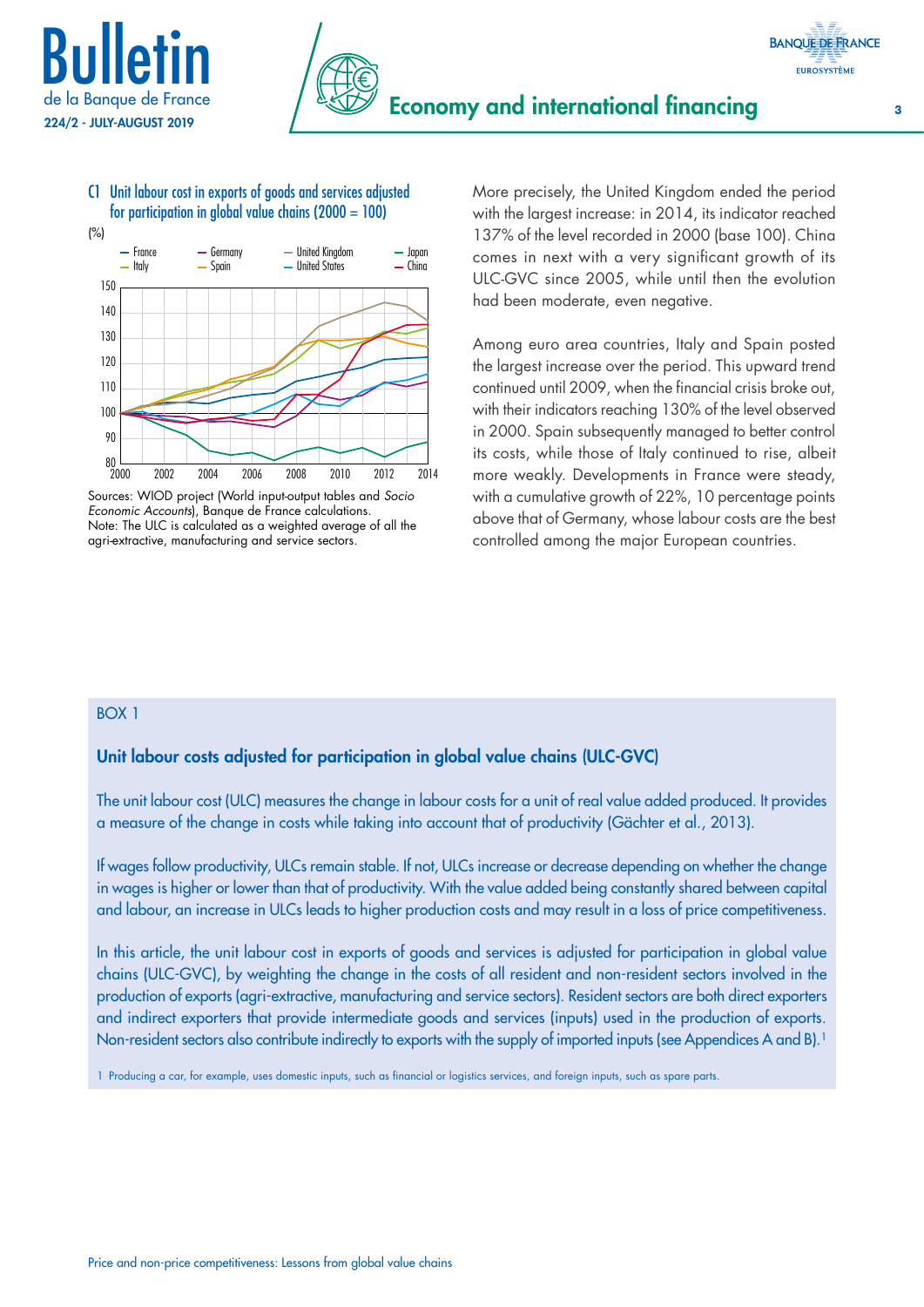



The United States recorded a cumulative increase of 15% in its ULC-GVC over the fifteen years. Japan stands out with a near-continuous decrease in its costs between 2000 and 2007, then a certain stability, between 80% and 90% of its initial level.

## Imported costs are a determinant factor in the evolution of export costs

In order to understand the underlying causes of their evolution, unit labour costs are broken down according to their geographical origin. This breakdown makes it possible to determine the origin of the contribution, whether domestic or foreign, to the aggregate variation of the indicator3 (see Appendix B for the methodology and for the detail of the geographical areas).

Imported costs often account for more than half of the ULC-GVC increase, the only exception being China after 2009. Integration into global value chains thus appears to be a determinant factor in the evolution of costs and hence of price competitiveness.

The domestic contribution to changes in the ULC-GVC also varies across countries. On a cumulative basis over the period, it contributed to the rise in costs in China and the United Kingdom; and marginally to the rise in Spain and France. In contrast, the domestic contribution had a negative effect on costs in Germany and Japan, while it was rather neutral in Italy and the United States.

In Germany, domestic factors contributed to the decline in unit labour costs and partly offset imported inflation



### C2 ULC-GVC: geographical breakdown, on a cumulative basis since 2000

3 It should be noted that geographical contributions are themselves dependent on changes in their own ULCs, in their (direct and/or indirect) shares in export production and in exchange rates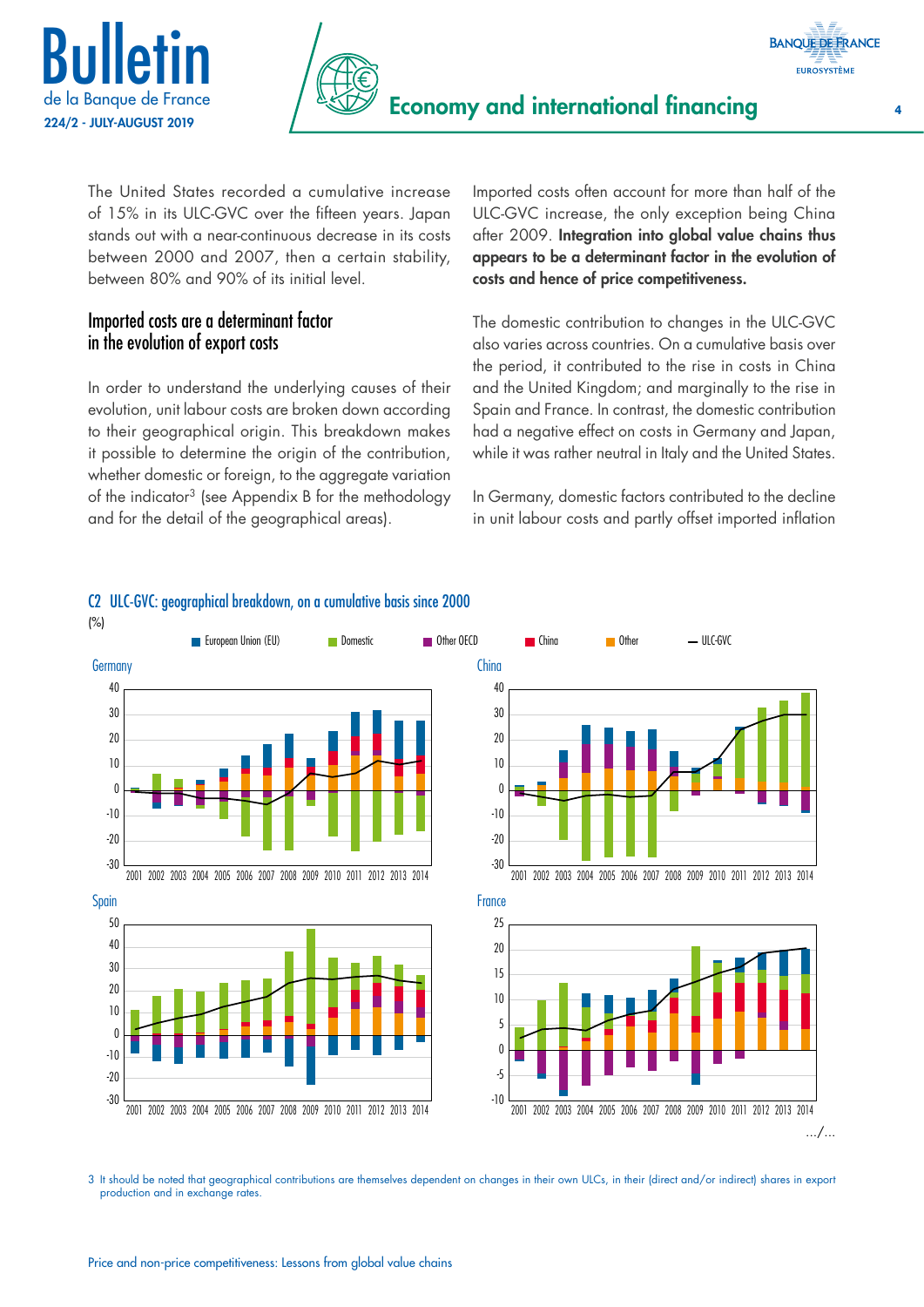

(%)



C2 ULC-GVC: geographical breakdown, on a cumulative basis since 2000 (cont'd)





<sup>2001</sup> 2002 2003 2004 2005 2006 2007 2008 2009 2010 2011 2012 2013 2014

United Kingdom United States







Sources: WIOD project (World input-output tables and *Socio Economic Accounts*), Banque de France calculations. Key: The charts represent the breakdown of the cumulative variation of the countries' aggregated ULC-GVC. This is represented by the black curve. The bars represent the net contribution of each geographic area to this variation. At each date, the sum of the contributions equals the black curve. The contribution of an area is explained by the changes in its weight and its labour costs over its productivity (ULC) and adjusted for exchange rates. A variation in the contribution of an area can thus be explained by a variation in the weight of this area, by a variation in its ULC or by a relative change in the exchange rate compared to the currency of the country considered. Note: For each country, "Domestic" refers to the costs of the country itself, which are then excluded from the other aggregates.

on these costs. Indeed, the entire increase in German costs stems from its main production partners within GVCs. European Union countries contributed the most to this development, accounting for more than half of the upward pressure. The remaining half is split between China, whose weight and costs increased significantly, and other emerging countries.

In the case of France, changes in domestic costs contributed to the increase in aggregate costs, but in a rather marginal way: they account for about a quarter of the total increase. The remaining three quarters are imported. China contributed the most, in the same way as in Germany. Similarly, European suppliers and the main emerging countries also raised the French ULC-GCV.

The initially strong role played by domestic factors in the evolution of labour costs in Italy and Spain decreased after the 2008 financial crisis. At the end of the period, almost all the cumulative cost increase in Italy was imported and stemmed from European countries, which conversely brought down costs in Spain. This difference is mainly due to a composition effect between their European partners.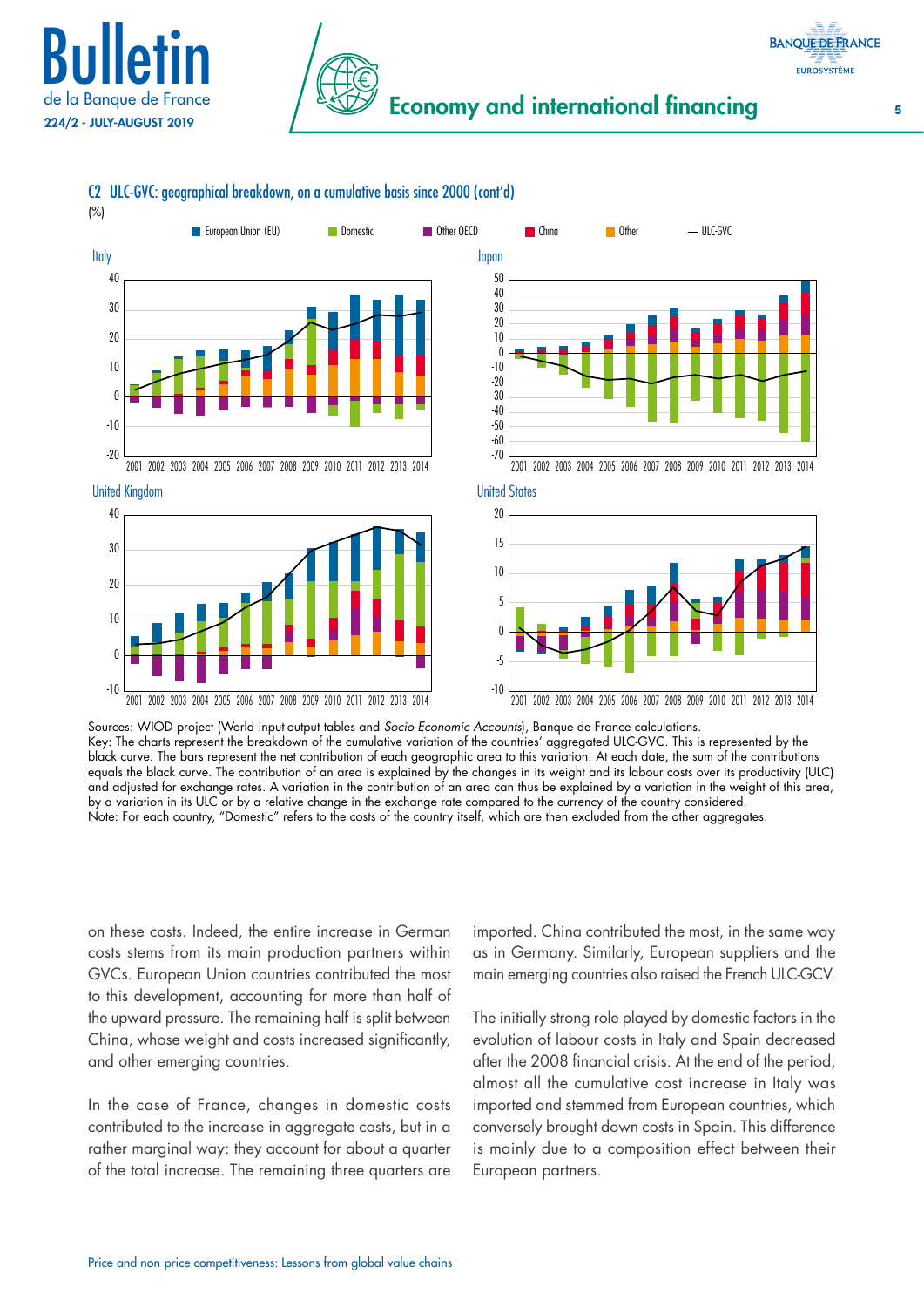



**BANQUE DE FRANCE EUROSYSTÈME** 

Most of the increase in labour costs of exporters in the United Kingdom is attributable to domestic factors; in contrast to Japan, where domestic factors contributed significantly to the decline in aggregate costs. The latter country imports inflation, which is, however, not enough to offset its internal deflation. The United States also imports most of the rise in its production costs, especially from China.

### Service sectors drive up costs, unlike manufacturing sectors

The variations in the ULC-CGV are then broken down according to their sectoral origin. Resident service sectors are broken down between tradable and non-tradable services using the method presented by Frocrain and Giraud (2017), which consists in measuring the degree

# C3 ULC-GVC: sectoral breakdown, on a cumulative basis since 2000



of concentration of a sector's production relative to the demand that is addressed to it (see Annex B for the methodology and details of the sector groups).4

For almost all countries a general trend emerges: manufacturing sectors contribute to lowering costs, whereas service sectors contribute to raising them. This trend often reflects an increase in the share of service sectors in export production, especially in Western countries. Indeed, these countries are increasingly specialising in services upstream in value chains, such as research and development, logistics or head office activities (see Cezar, 2016b). In addition, labour costs rise more sharply in service sectors, driven in particular by more moderate growth in productivity.





2001 2002 2003 2004 2005 2006 2007 2008 2009 2010 2011 2012 2013 2014

 $-30$ 

 $-20$ 

4 As with the geographical breakdown, the variation in sectoral contributions is explained by the variation in sectors' ULCs, in their weights and in exchange rates.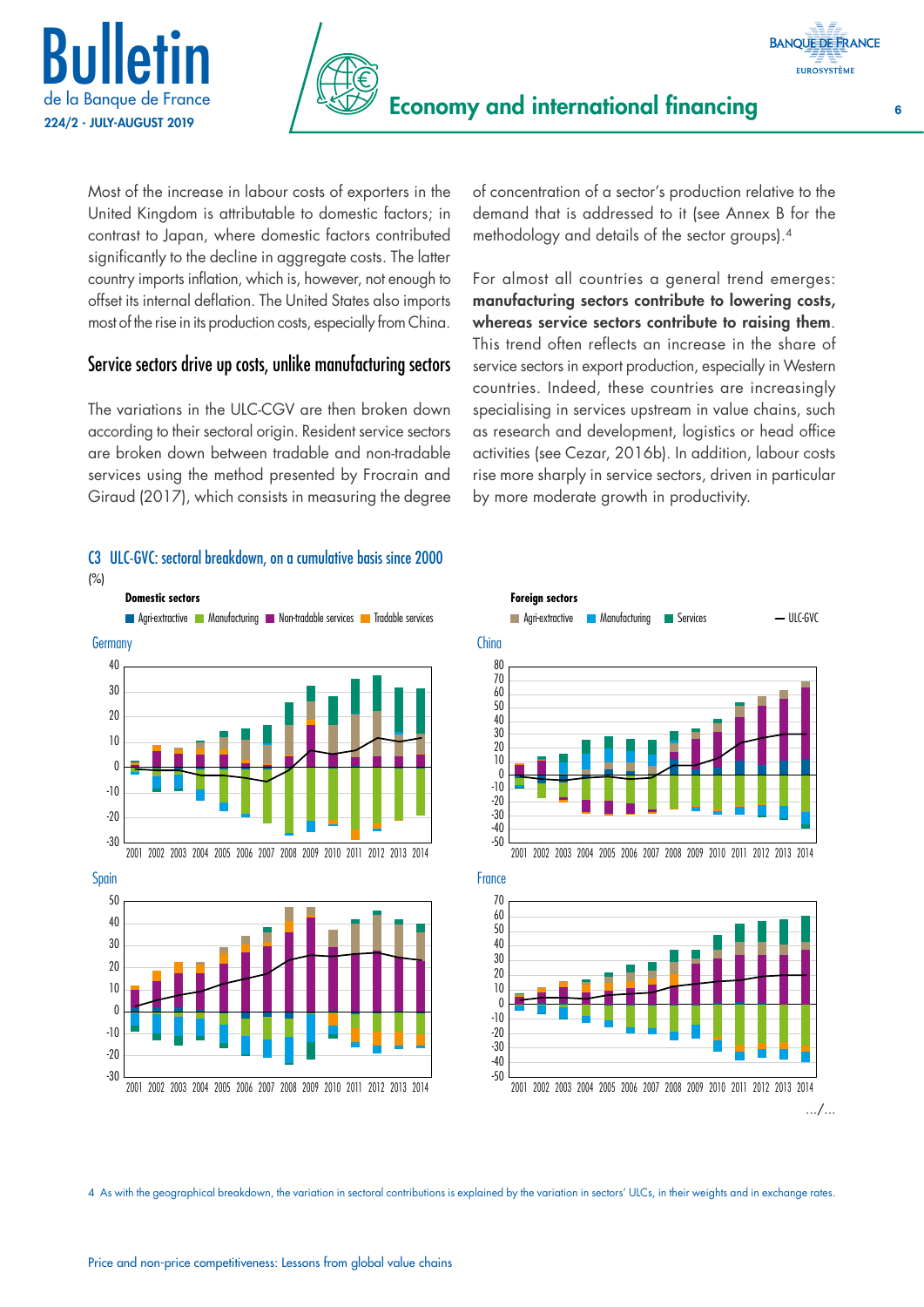



### C3 ULC-GVC: sectoral breakdown, on a cumulative basis since 2000 (cont'd)

(%)



United Kingdom United States







Sources: WIOD project (World input-output tables and *Socio Economic Accounts*), Banque de France calculations.

For example, in the euro area, manufacturing sectors contributed to the decline in the German ULC-GVC by almost 20 percentage points and to that in French costs by almost 30 percentage points. This decline stems in particular from the decrease in the share of domestic manufacturers in the value chain of their exports, even though the changes in their ULC also contribute to it.

The greatest divergence between the two countries stems from the role of the service sectors. In Germany, foreign service sectors account for almost all of the rise in labour costs, while domestic services manage to keep their costs under control. In France, foreign services also contribute to raise the ULC-GVC; but most of the increase comes from domestic service sectors, especially non-tradable sectors (which are mainly indirect exporters), due to the rise in both their ULCs and their weight in the value chain of French exporters.

The United Kingdom and Spain have a similar profile to that of France, which is characterised by a predominant role of non-tradable services in the evolution of aggregate costs. Italy, on the other hand, appears as an exception: foreign manufacturing sectors raise the ULC-GVC, even though service sectors remain the main contributors to the overall increase.

China follows the global trend from 2007, after posting stable costs in the first half of the period. Non-tradable services account for almost all the increase in Chinese ULC-GVCs. They replace domestic manufacturing sectors, whose costs decline sharply. In the United States, domestic agri-extractive sectors are the largest contributors, followed by domestic and foreign services. For Japan, all domestic sectors pull ULC-GVCs down, unlike all foreign ones.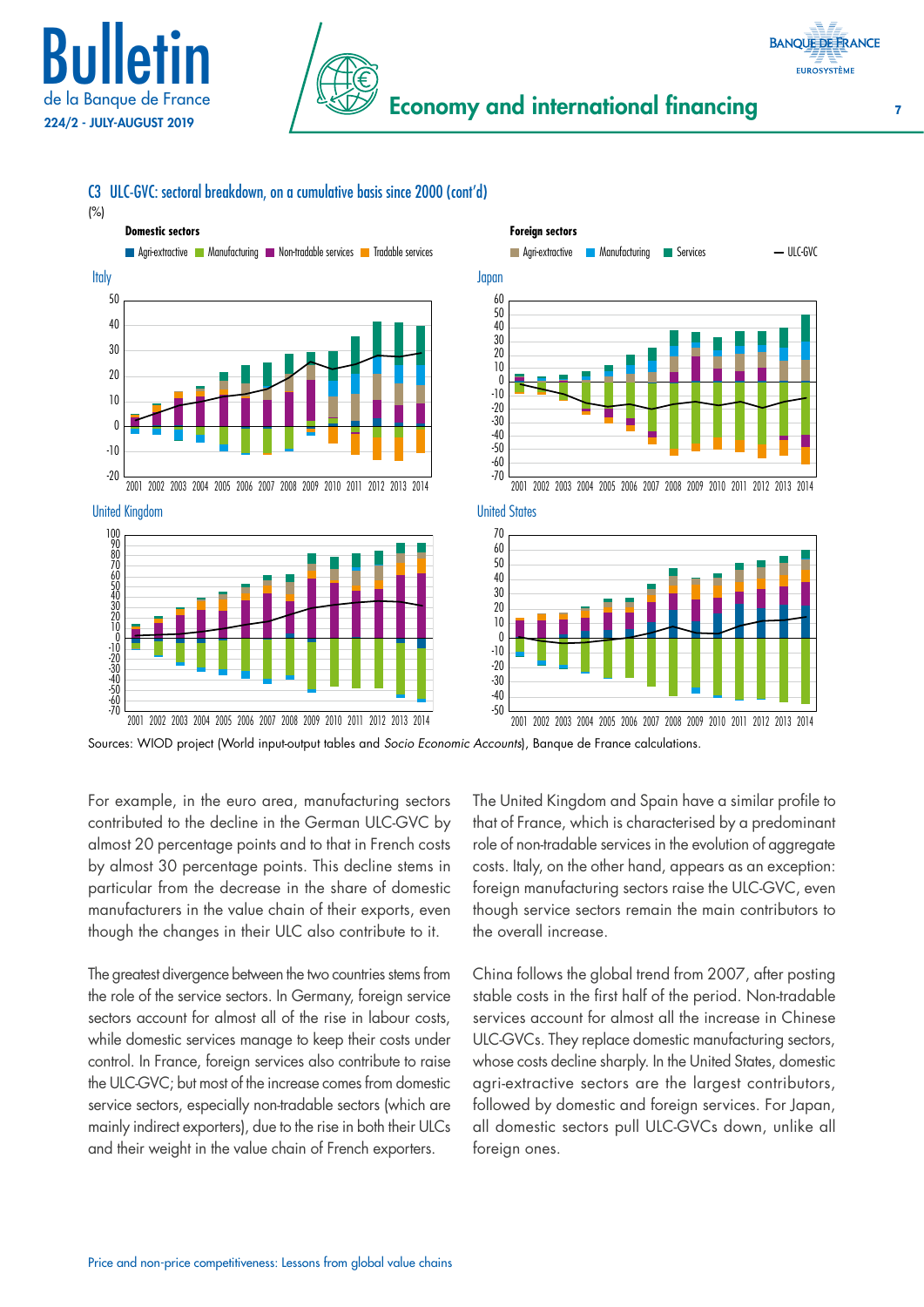



## **2 Relative costs for measuring price competitiveness by taking account of the participation in GVCs**

The indicator studied above measures costs in an absolute manner. However, for a competitiveness analysis, it is important to have a relative measure that takes into account the changes in a country's costs relative to those of its competitors.

To this end, the unit labour cost indicator in the previous section is used to construct a relative cost indicator. In order to compare the costs of individual countries, the indicator is adjusted for the exchange rate. Finally, each country is weighted in relation to the intensity of its bilateral trade. Indeed it is a real effective exchange rate indicator, sensitive to participation in global value chains (REER-GVC).<sup>5</sup> This rate can be interpreted as an indicator of the changes in the costs of a relatively small country relative to those of its trading partners, adjusted for nominal exchange rates (see Appendix C).

With the REER-GVC, a rise in costs impacts the competitiveness of country *i* through two channels. The first, more traditional, is unfavorable to its competitiveness since the country sees an increase in its relative costs. The second is that of GVCs: this same increase in costs upstream of the production chains can be transmitted to countries downstream because they use inputs from country *i* in the production of their exports. This increase raises the costs of trading partners and therefore reduces the relative costs of country *i*. Countries are no longer just competitors, but also interdependent because of their interactions within GVCs.

In general, the positive values of the REER-GVC are considerably attenuated compared to those of the ULC while the negative values are amplified. This is notably the case for the United Kingdom and the United States, whose relative costs were down by 7% and 23% respectively, unlike their absolute costs (ULC). This can largey be explained by a depreciation of the C4 Real effective exchange rate adjusted for participation in GVCs  $(2000 = 100)$ 



Sources: WIOD project (World input-output tables and *Socio Economic Accounts*), Banque de France calculations.

dollar over the entire period for the United States and a fall in the pound in 2007 for the United Kingdom. These movements in nominal exchange rates dampen the rise in domestic costs.

The situation in the euro area is mixed. Germany is the European country that best controls its costs: its REER-GVC fell by 12% between 2000 and 2014. Conversely, costs rose sharply in Italy and Spain until 2009 (by 13 and 15 percentage points respectively). Subsequently, these two countries saw their relative costs decrease, recording a more moderate growth over the entire period (up 9% in Italy and 5% in Spain). France displays an intermediate profile, although it has converged towards that of its two southern neighbours since 2012, with costs rising by 3% in 2014 compared to 2000.

In China, relative costs rose sharply after 2007 (up 22 points up to 2014), after decreasing by 10% between 2000 and 2007. This increase coincides both with that of the ULC-GVC and with the appreciation of the yuan, since 2007 in both cases. For Japan, costs fell by more than 30% in 2014 compared to 2000. The decline in costs was amplified by the depreciation of the yen.

#### 5 Patel et al. (2014) have built a similar indicator.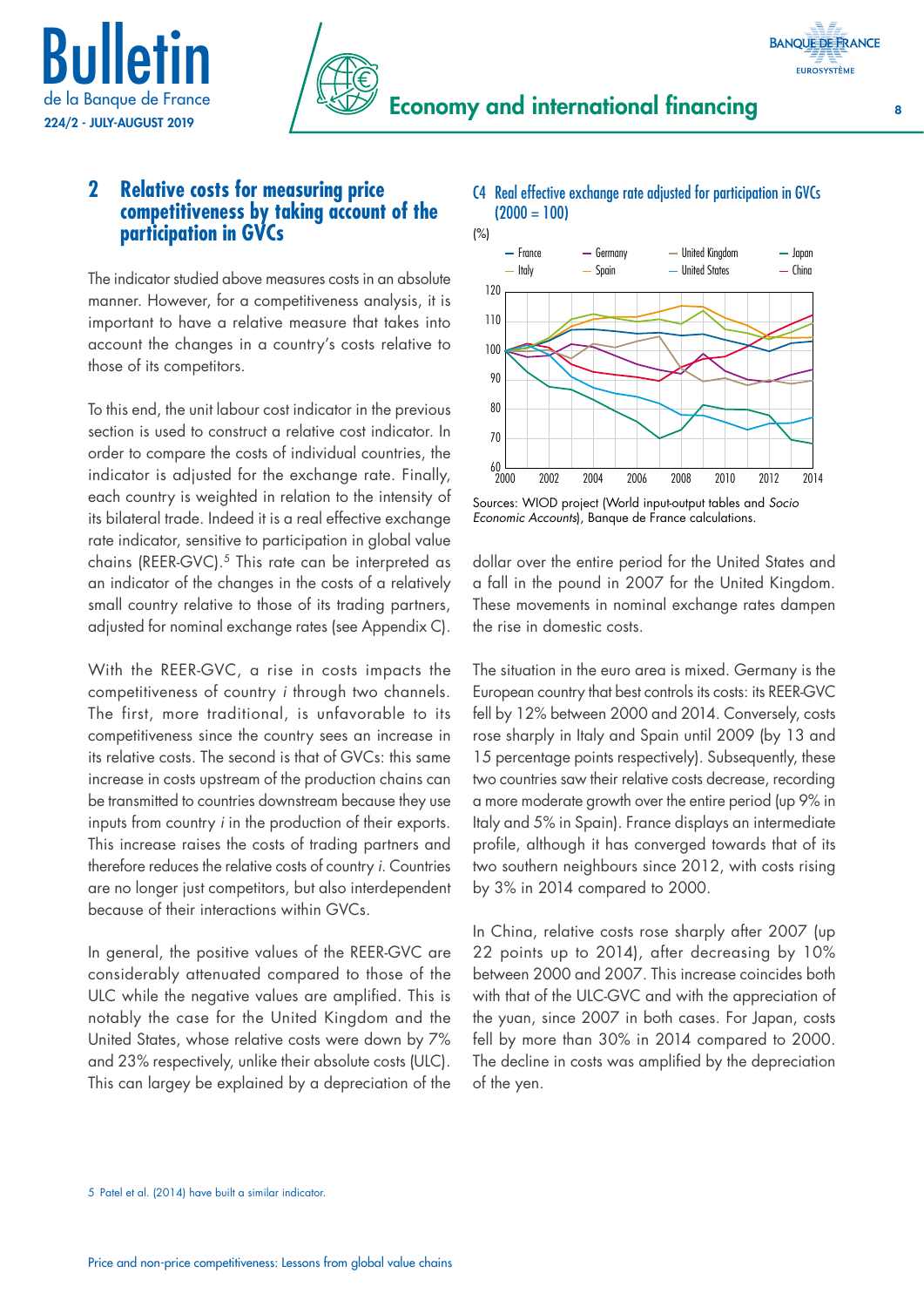



## **3 Price and non-price competitiveness are determinant factors in the evolution of exports**

At this stage, the evolution of real exports is broken down into the price and non-price components of competitiveness. The first component determines the variation in exports due to the evolution of relative prices, as measured by the REER-CVM presented above. The second component, the non-price component, qualifies the variation in exports explained by elements other than price competition, such as quality, brand, innovation and design, to name just a few. The breakdown is performed using an export equation (see Box 2 below).

The evolution of a country's exports is primarily due to fluctuations in foreign demand and the effects of global economic conditions. These exogenous factors account for between 50% and 85% of the cumulative growth in exports by country between 2000 and 2014. Competitiveness, however, plays a determinant role, its price and non-price components being of comparable importance in general.

The respective roles of the two components of competitiveness vary across European countries. For France, they both contributed negatively to export growth until 2007, before being more favourable. The non-price component changed sign in 2011 and had a positive, albeit marginal, impact on the evolution of French foreign trade, while the impact of the price component, always negative, was lower at the end of the analysis. On a cumulative basis over the entire 15 year period, the effects of the two components cancel each other out.

### BOX 2

### Export equation and price and non-price components

The export equation below breaks down the variation in real exports according to the price and non-price components in order to determine the role of these factors in the trade dynamics (see Ca'Zorzi and Schnatz, 2007):

$$
X_{\text{vol,}it} = \beta_1 K_{it} + \beta_2 P_{it} + \varepsilon_{it}
$$

Where  $X_{vol,ir}$  are real exports (in volume) of country *i* at time *t*;  $K_{ir}$  are control variables;  $P_{ir}$  are relative prices; and  $\varepsilon_i$  residuals. From this formula, the variables are expressed in log form and in first difference, and thus as rates of change.

The variation in real exports is thus explained by the change in the control variables which are the addressed demand and the global cyclical effects,<sup>1</sup> as well as by the change in relative costs used as proxy for the price component of competitiveness. The residuals in the equation express the contribution of the non-price component to the change in exports, i.e. everything that is not explained by price, demand and world economic conditions.

**BANQUE DE FRANCE EUROSYSTÈME** 

<sup>1</sup> A country's addressed demand is calculated by the variation in the total real imports of its trading partners weighted by their weight in the total imports of this same country based on IMF data deflated by the World Bank import value index. The overall cyclical effects common to all countries in a given year are controlled by fixed time effects.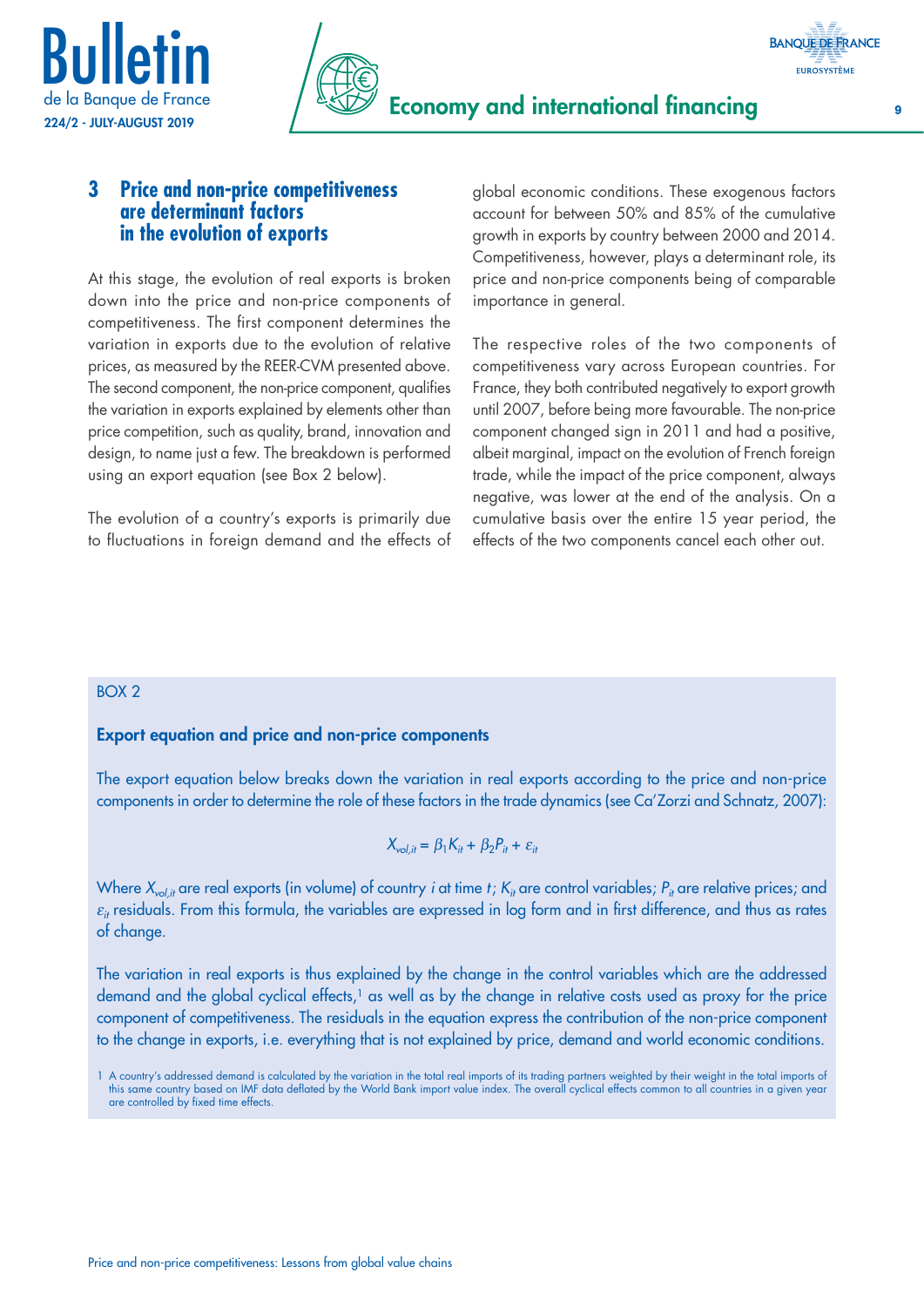



Germany, unlike France, gained an advantage in terms of both price and (especially) non-price competitiveness in the first half of the period. Subsequently, these two components were remarkably stable. They accounted for an additional 14 percentage point increase in the already high growth of German exports between 2000 and 2014 (up 61%).

Spain relied on a dynamic non-price component over the entire period, which supported the growth of its exports, despite an unfavorable price component (which nevertheless improved at the end). In Italy, the two components of external competitiveness depressed exports, although this negative effect was attenuated from 2011.

In the United Kingdom, the non-price component contributed to the rise in exports at the beginning of the period, but has become negative on a cumulative basis since 2013; the price component strengthened from 2008 onwards under the effect of the depreciation of the pound the previous year. The United States and Japan both registered a positive and increasing price competitiveness, which is consistent with their performance noted in the previous section, due to the real effective exchange rate. Indeed, over the 15 years under review, relative costs drove export growth up by 15 percentage points in the United States and 20 percentage points in Japan. However, this increase was more than offset by a drop in non-price performance in Japan. This component remained negligible in the United States.

#### C5 Price and non-price competitiveness

Breakdown of the variation in real exports of goods and services, on a cumulative basis since 2000



**BANQUE DE FRANCE EUROSYSTÈME**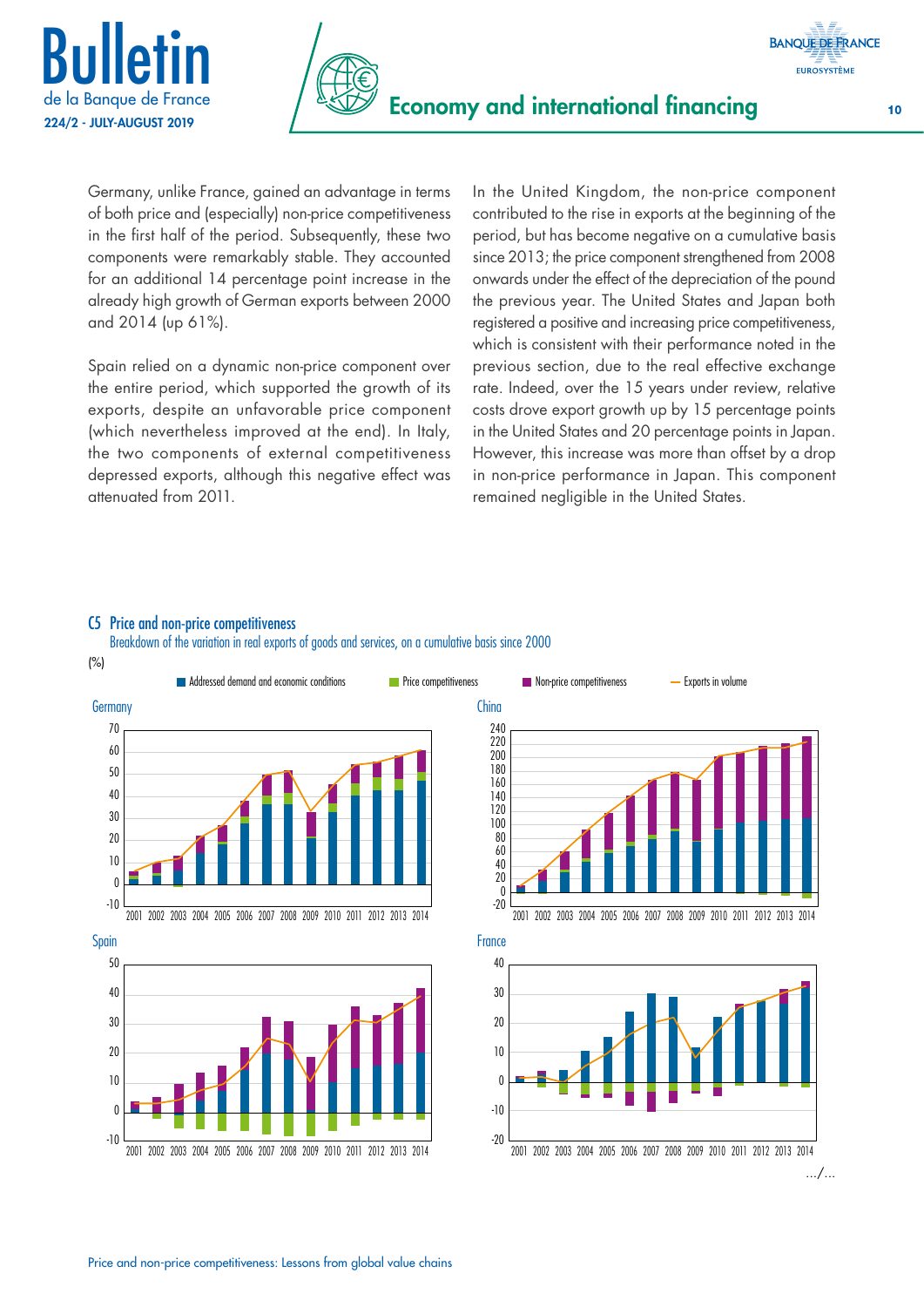



### C5 Price and non-price competitiveness (cont'd)

Breakdown of the variation in real exports of goods and services, on a cumulative basis since 2000



Sources: WIOD project (World input-output tables and *Socio Economic Accounts*), Banque de France calculations.

Finally, China relied on a strong non-price component, which added 120 percentage points to export growth over the period. If the only factors of demand and economic conditions had been at play, Chinese exports would have grown by "only" 110 points between 2000 and 2014, compared with an actual increase of 230%. However, the country's price competitiveness aspects were marginal but positive for almost all years, contributing 8 percentage points to growth in 2007.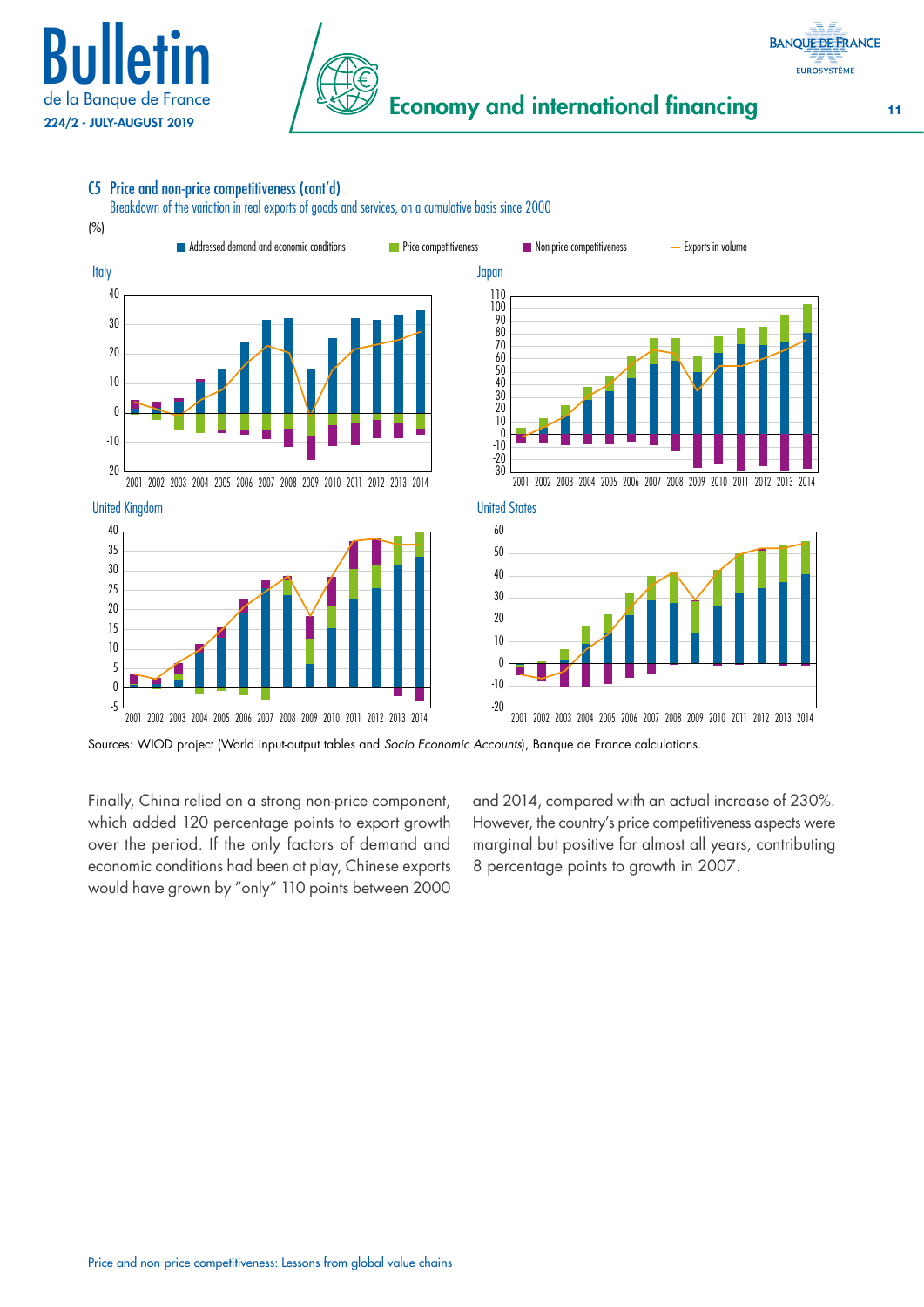





# **References**

### Bayoumi (T.), Saito (M.) and Turunen (J.) (2013)

"Measuring Competitiveness: trade in Goods or Tasks?", *Working Paper*, No. 13/100, International Monetary Fund, May.

### Benkovskis (K.) and Wörz (J.) (2018)

"What drives the market share changes? Price versus non-price factors", *Structural Change and Economic Dynamics*, Vol. 45(C), June, pp. 9-29.

## Buldorini (L.), Makrydakis (S.) and Thimann (C.) (2002)

"The effective exchange rates of the euro", *Occasional Paper Series*, No. 2, European Central Bank, February.

### Ca' Zorzi (M.) and Schnatz (B.) (2007)

"Explaining and forecasting euro area exports: which competitiveness indicator performs best?", *Working Paper Series*, No. 833, European Central Bank, November.

### Cezar (R.) (2016a)

"France's trade integration measured in value added," *Quarterly selection of articles – Banque de France Bulletin*, issue 43, pp. 47-58, Autumn.

### Cezar (R.) (2016b)

"France's trade integration measured in value added," *Quarterly selection of articles – Banque de France Bulletin*, issue 43, pp. 47-58, Autumn.

# Cezar (R.), Duguet (A.), Gaulier (G.) and Vicard (V.) (2017)

"Competition for global value added: export and domestic market shares", *Working Papers*, No. 628, Banque de France, April.

### Frocrain (P.) and Giraud (P.-N.) (2017)

"The evolution of tradable and non-tradable employment: evidence from France" , *i3 Working Papers Series*, 17-CER-04, Institut interdisciplinaire de l'innovation, May.

### Gächter (M.), Lorenz (H.), Ramskogler (P.) and Silgoner (M.) (2013)

"An export-based measure of competitiveness", *Monetary Policy and the Economy*, Vol. 2, Oesterreichische Nationalbank, June.

### Patel (N.), Wang (Z.), Wei (S.-J.) (2014)

"Global value chains and effective exchange rates at the country-sector level", *NBER Working Paper Series*, No. 20236, National Bureau of Economic Research, June.

### Timmer (M. P.), Dietzenbacher (E.), Los (B.), Stehrer (R.) and de Vries (G. J.) (2015)

"An illustrated user guide to the world input–output database: the case of global automotive production", *Review of International Economics*, Vol. 23, No. 3, pp. 575-605, April.

Price and non-price competitiveness: Lessons from global value chains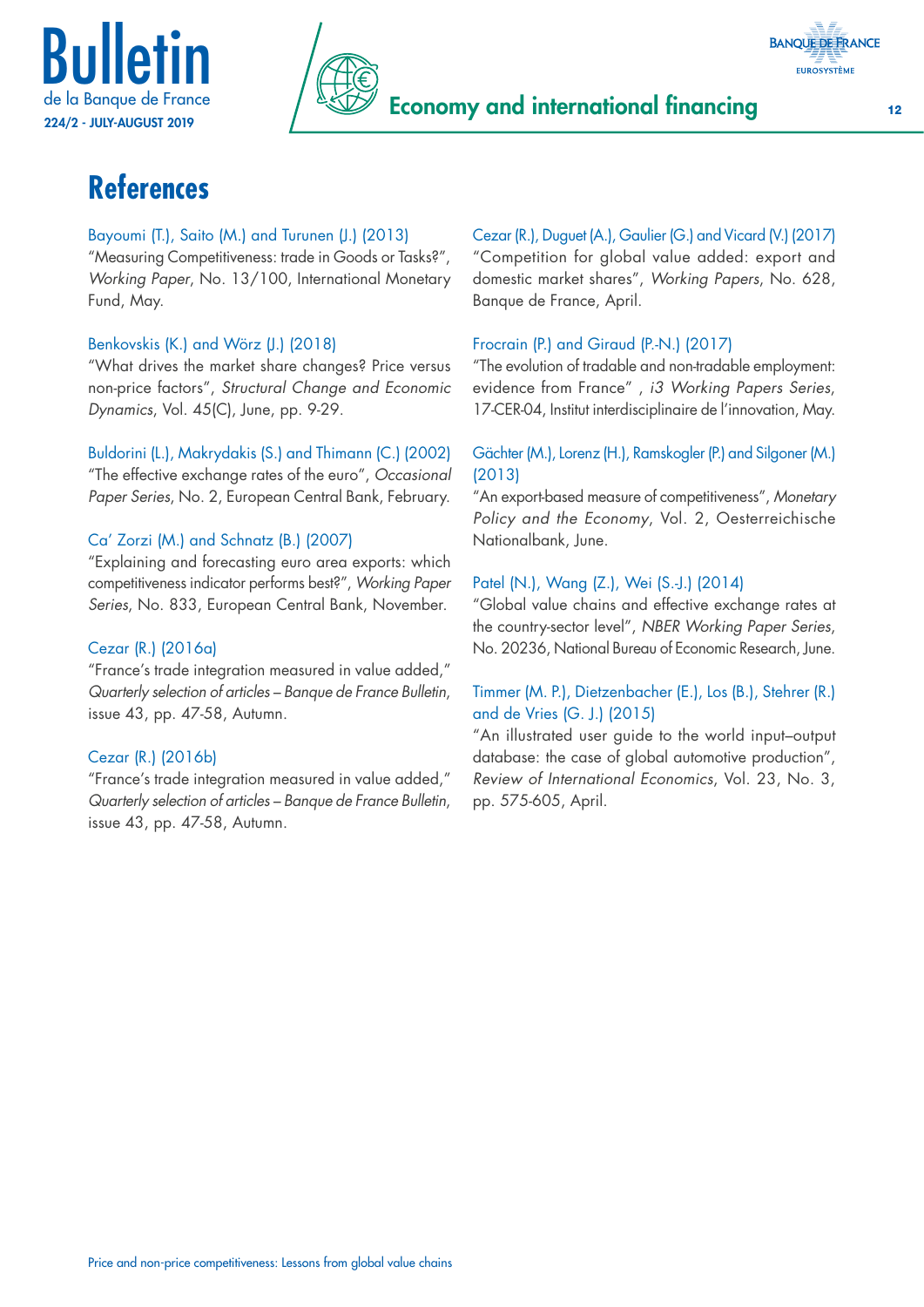



**Appendix Methodology** 

# **A Data**

The unit labour cost indicators and the breakdown of exports by sectoral and geographical origin of value added are calculated from the 2016 version of the World Input-Output Database (WIOD). This dataset includes international input-output tables (IOT) and socio-economic data in the Socio Economic Accounts (SEA) tables. They are produced by a consortium of institutions, mainly academics, funded among others by the European Commission (see Timmer et al., 2015).

International IOT are built from harmonised national IOT from 43 countries, plus a residual for the rest of the world, thus covering all international trade. They show, according to a breakdown of 56 sectors, the amounts of gross output and value added sold (exported) by each sector of each country to each sector of each country, as an intermediate good and towards final consumption. The data cover the fifteen years between 2000 and 2014.

These tables are used to deduce, by matrix calculations, the composition of a country-sector pair's gross output in terms of the origin of its value added. In fact, the output of a country-sector is broken down as the sum of the value added of each domestic and foreign sector taking part in its production, whether directly or indirectly by producing an intermediate good or service used in production.

The data provided by the WIOD project can also be used to calculate the unit labour costs of each country-sector pair from the SEA database. It includes, for the same countries and according to the same sectoral breakdown as the TES, data on employment, labour compensation and value added prices.

In the construction of SEA databases, data sources vary by country. WIOD imputes and harmonises the data in order to publish data for each country according to a uniform sectoral breakdown. For the labour factor, Eurostat data are used for the countries of the European Union, those of national accounts or supply and use tables for other countries, or other statistical outputs when these traditional sources are not available. For data on price indices, the sources are Eurostat, the OECD STAN database and national statistical institutes for countries not included in these two databases, such as the BEA for the United States.

## **B Unit labour costs**

The unit labour cost is an index that measures the variation in the cost of labour for a given productivity. It is obtained by calculating the ratio of the total remuneration of labour to the value added in volume (adjusted for the change in prices) in a given sector, as follows:

$$
\text{ULC}_{i,k,t} = \frac{\text{Total remuneration of labour}_{i,k,t}}{\text{Real value added}_{i,k,t}} = \frac{\text{TRI}_{i,k,t}}{\frac{\text{VA}_{i,k,t}}{\text{VAPI}_{i,k,t}}}
$$

With *i, k, t* representing respectively country, sector and year of the indicator, and TRL, VA and VAPI the total remuneration of labour, value added and the value added price index.

The ULC-GVC is an indicator that aims to reflect the change in exports labour costs for a given level of productivity; taking into account both the costs of the direct exporting sectors, but also of all the other sectors downstream involved in export production, through global and national value chains. To do this, the ULC-GVC of country *i* aggregates the unit labour costs of the domestic and foreign sectors that directly or indirectly contribute to the production of exports from this country, according to the following formula:

$$
\text{ULC} - \text{GVC}_{i,t} = \prod_{i,k} (e_{ii,t}^{\star} \times \text{ULC}_{i,k,t})^{W_{i,k,i,t}}
$$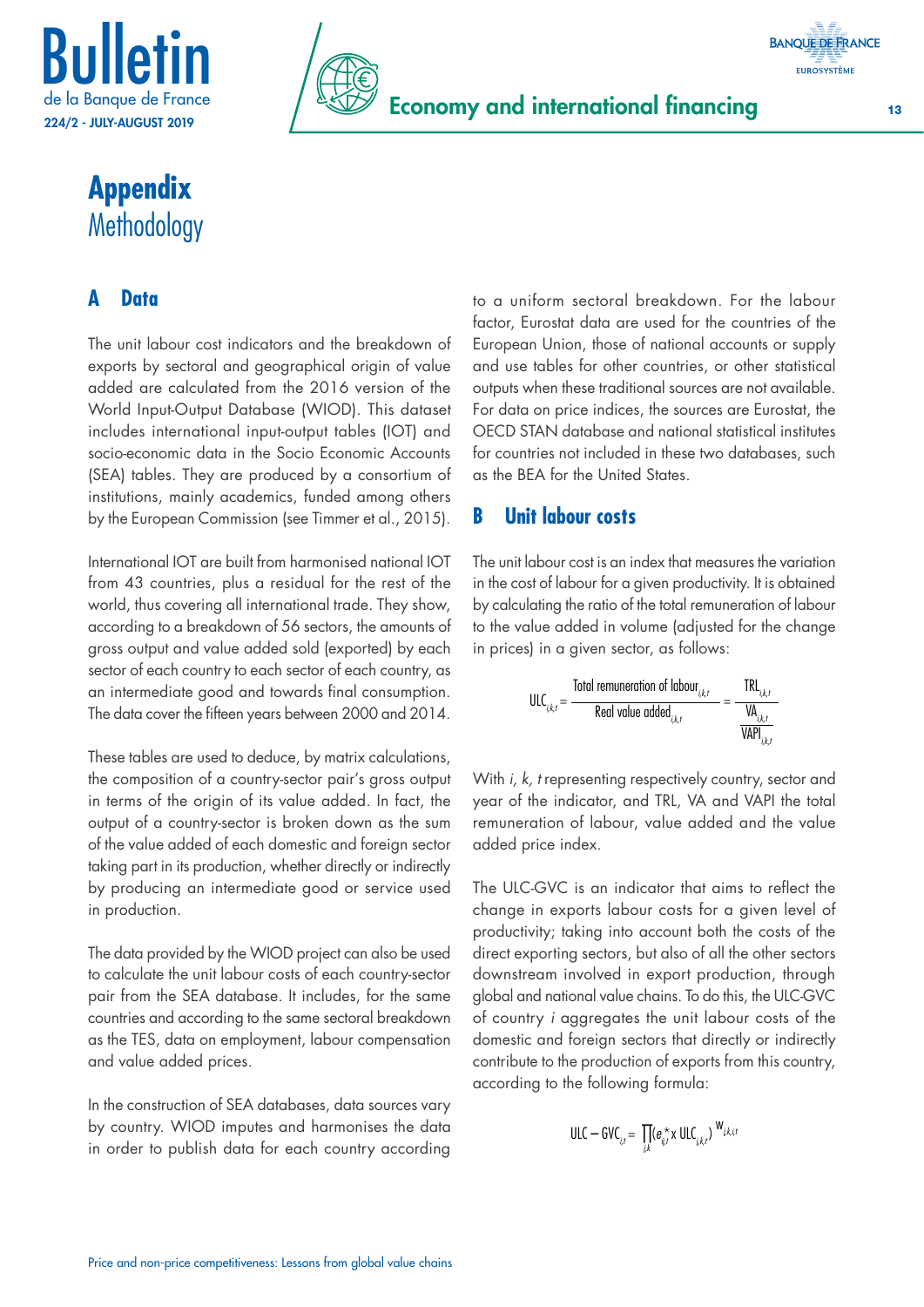



With *ULCj,k* representing the unit labour costs in country *j*, sector *k* and *wj,k* the share of value added produced by country *j*, sector *k* in the total export value of *i*; and *e*\* *ij* represents the exchange rate used in the conversion of imported ULCs in the currency of country *i* if applicable (*e*\* *ij = 1* for domestic inputs). Indeed, exchange rate fluctuations also have an impact on the price of imported inputs and therefore on the total costs of country *i*.

The weights  $w_{i,k,i,t}$  are calculated from the breakdown of the value added contained in exports according to their sectoral and geographical origin (for more details, see Cezar, 2016a). By identifying which country-sector has produced what share of the total value of exports, we take into account the contributions of all domestic and foreign sectors, whether this contribution is direct or indirect (including through the production of imported intermediate goods).

Given that it is an aggregate indicator, the change in the ULC-GVC can be broken down according to the origin of its variations by using the following formula:

$$
\Delta \log (ULC - GVC_{i,t}) = \sum_{jk} w_{jkt} \times log(e_{jjt} ULC_{jkt}) - w_{jkt} \times log(e_{jjt} ULC_{jkt})
$$

Where *∆t log* approximates the growth rate of the ULC-GVC. The terms of this sum are grouped according to the geographical component j and the sectoral component k to identify the role played by each area and category of sectors in changes in the ULC-GVC.

The ULC-GVC is an aggregation of costs from 43 different countries, including the exporting country itself. To break down these variations according to their geographical origin, the countries are grouped by economically relevant areas: domestic, European Union, other non-EU OECD, China, and finally the remaining countries (excluding OECD) referred to as "Other", mainly emerging countries. Each time, the country that we consider in the domestic category is removed from the other categories. A list of countries and the group to which they belong are available below:

• European Union: Austria, Belgium, Bulgaria, Cyprus, Croatia, the Czech Republic, Denmark, Estonia, Finland, France, Germany, Greece, Hungary, Ireland, Italy, Latvia, Lithuania, Luxembourg, Malta, the Netherlands, Poland, Portugal, Romania, the United Kingdom, Slovakia, Slovenia, Spain, Sweden;

• Other OECD: Australia, Canada, Korea, Japan, Mexico, Norway, Switzerland, Turkey, the United States;

• China;

• Other: Brazil, India, Indonesia, Russia, Taiwan.

We then break down the variations in the ULC-GVC into four categories for the domestic sectors – agri-extractive, manufacturing, non-tradable services and tradable services – and three for the foreign sectors – agri-extractive, manufacturing and services. The breakdown between non-tradable and tradable services is based on the work of Frocrain and Giraud (2017). Their methodology consists in measuring the degree of concentration of a sector's production according to the demand addressed to it. The idea is that if the local supply of a sector is greater than its local addressed demand, this means that part of its production is consumed elsewhere, i.e. it is tradable.

Composition of the different sectors followed by their CITI-WIOD code:

### • Agri-extractive:

- Crop and animal production, hunting and related service activities (A01);
- Forestry and logging (A02);
- Fishing and aquaculture (A03);
- Mining and quarrying (B);

### • Manufacturing:

- Manufacture of food products, beverages and tobacco products (C10-C12);
- Manufacture of textiles, wearing apparel and leather products (C13-C15);
- Manufacture of wood and of products of wood and cork, except furniture (C16);
- Manufacture of paper and paper products (C17);
- Printing and reproduction of recorded media (C18);
- Manufacture of coke and refined petroleum products (C19);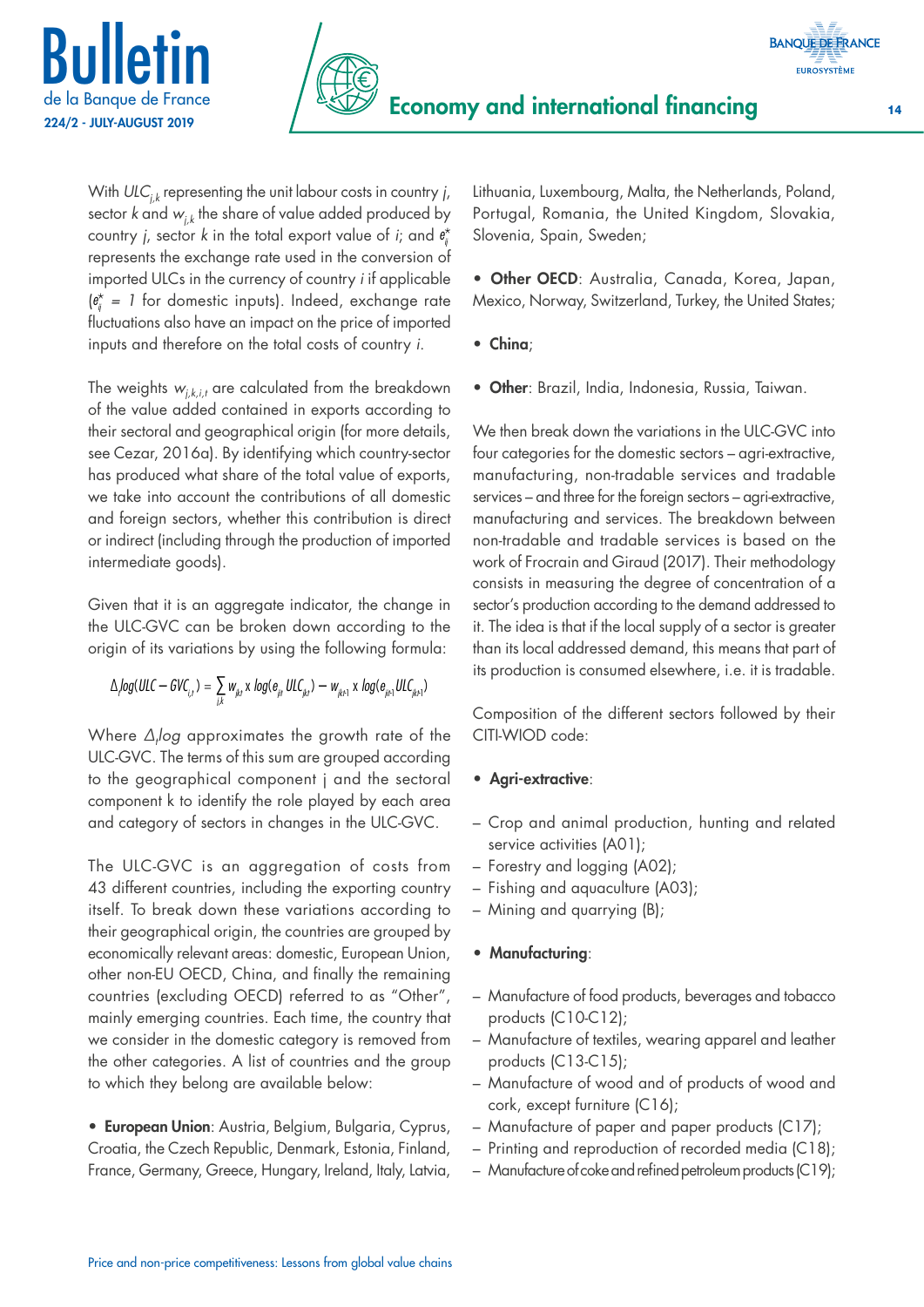



- Manufacture of chemicals and chemical products (C20);
- Manufacture of basic pharmaceutical products and pharmaceutical preparations (C21);
- Manufacture of rubber and plastic products (C22);
- Manufacture of other non-metallic mineral products (C23);
- Manufacture of basic metals (C24);
- Manufacture of fabricated metal products, except machinery and equipment (C25);
- Manufacture of computer, electronic and optical products (C26);
- Manufacture of electrical equipment (C27);
- Manufacture of machinery and equipment n.e.c. (C28);
- Manufacture of motor vehicles, trailers and semi-trailers (C29);
- Manufacture of other transport equipment (C30);
- Manufacture of furniture; other manufacturing (C31-C32);
- Repair and installation of machinery and equipment (C33);
- Non-tradable services:
- Electricity, gas, steam and air conditioning supply (D35);
- Water collection, treatment and supply (E36);
- Sewerage; waste collection, treatment and disposal activities; materials recovery (E37-E39);
- Construction (F);
- Wholesale and retail trade and repair of motor vehicles and motorcycles (G45);
- Wholesale trade, except of motor vehicles and motorcycles (G46);
- Retail trade, except of motor vehicles and motorcycles (G47);
- Land transport and transport via pipelines (H49);
- Postal and courier activities (H53);
- Accommodation and food service activities (I);
- Financial service activities, except insurance and pension funding (K64);
- Activities auxiliary to financial services and insurance activities (K66);
- Real estate activities (L68);
- Legal and accounting activities; activities of head offices; management consultancy activities (M69-M70);
- Architectural and engineering activities; technical testing and analysis (M71);
- Other professional, scientific and technical activities; veterinary activities (M74-M75);
- Administrative and support service activities (N);
- Public administration and defence; compulsory social security (O84);
- Éducation (P85);
- Human health and social work activities (Q);
- Other service activities (R-S);
- Activities of households as employers (T);
- Activities of extraterritorial organisations and bodies (U);
- Tradable services:
- Water transport (H50);
- Air transport (H51);
- Warehousing and support activities for transportation (H52);
- Publishing activities (J58);
- Motion picture, video and television programme production, sound recording and music publishing activities (J59-J60);
- Télécommunications (J61);
- Computer programming, consultancy and related activities; information service activities (J62-J63);
- Insurance, reinsurance and pension funding, except compulsory social security (K65);
- Scientific research and development (M72);
- Advertising and market research (M73).

## **C The real effective exchange rate (REER)**

The REER is a relative cost indicator that compares the changes in the costs of a country *i* with those of its trading partners by adjusting for changes in nominal exchange rates. The REER of country *i* at year *t* is calculated according to the following formula:

$$
REER_{i,t} = \prod_{i=1}^{N} \left( \frac{C_{i,t}}{\theta_{ii,t} C_{i,t}} \right)^{D_{i,j,t}}
$$

With *N* the number of trading partners,  $C_{i,t}$  the cost index of country *i*, *eji,t* the bilateral exchange rate between *i* and *j* and ρ*i,j,t* the weight of country *j.* This weight depends on the degree of competition between the output of country *i* and that of country *j*.

**BANQUE DE FRANCE EUROSYSTÈME**